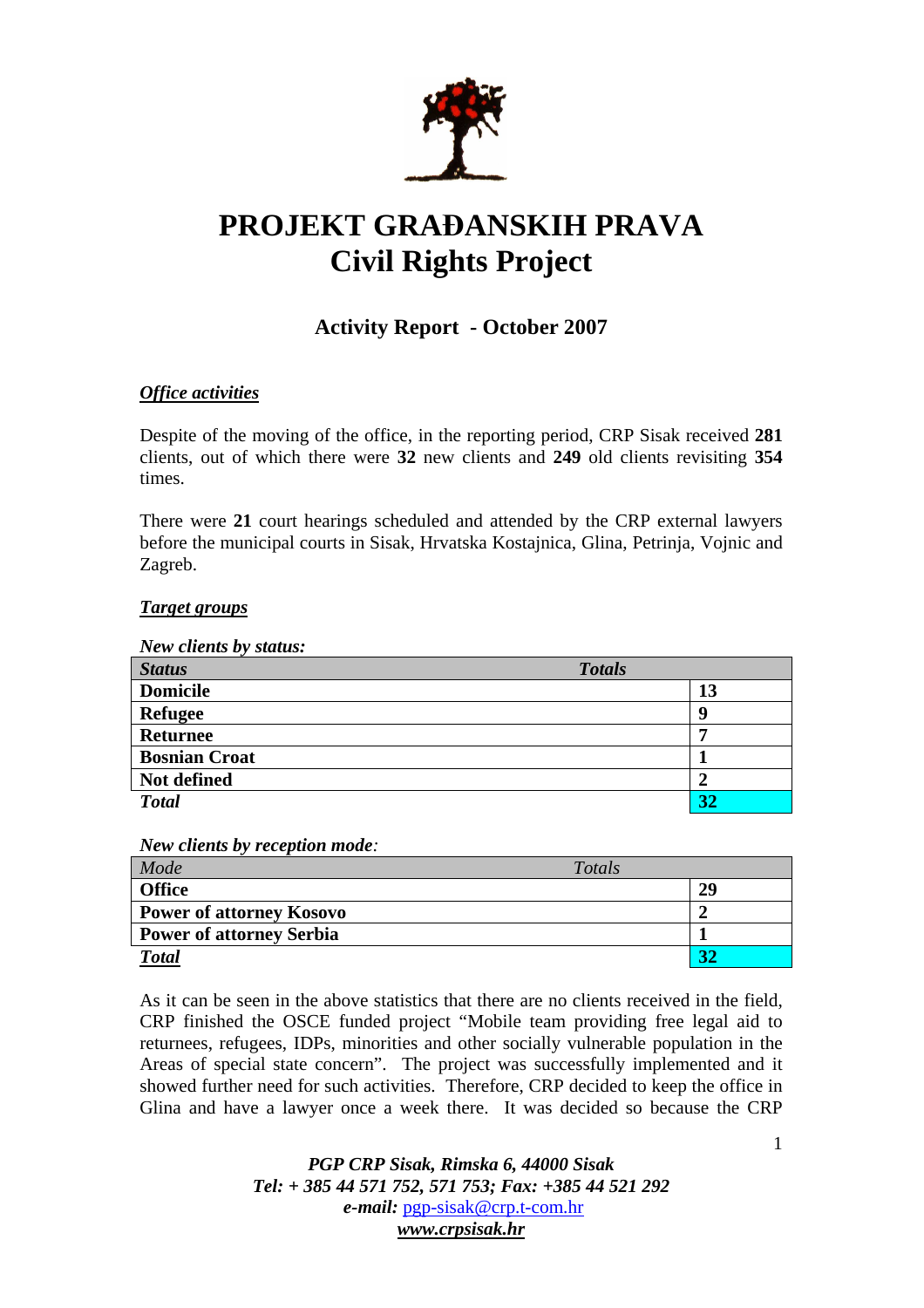lawyer is from Glina and the office is provided free of charge and therefore the expenses for running of such office are minimal. Anyhow, CRP shall try to find other donors to continue with mobile team.

| <b>TYPE OF CASE</b>                    | <b>NUMBER OF EVENTS</b> |
|----------------------------------------|-------------------------|
| Citizenship                            | 15                      |
| Documents and status                   | 46                      |
| Ownership                              | 120                     |
| Pension and health and social security | 59                      |
| Housing care                           | 35                      |
| Tenancy rights                         | 27                      |
| Labour                                 | 16                      |
| Misdemeanour                           | 11                      |
| Other                                  | 36                      |
| <b>TOTAL</b>                           | 365                     |

|  |  |  | <b>LEGAL ASSISTANCE</b> |  |
|--|--|--|-------------------------|--|
|  |  |  |                         |  |

| Appeals/complaints       | 15  |
|--------------------------|-----|
| Letters                  | 55  |
| Lawsuits                 | 28  |
| Administrative lawsuit   |     |
| Constitutional complaint |     |
| Submissions              | 86  |
| Legal counselling        | 150 |
| Quick advises            | 55  |
| <b>TOTAL</b>             | 397 |

# *Legal issues*

The rate between the court and administrative cases remains the same, i.e. there was two times more of court cases than administrative. Also, property related cases remain dominant. Other frequently dealt with issues were: housing care and tenancy rights, compensation for damage (mainly against the State), pension (mainly related to the war period), status issues of returnees (residence and citizenship), etc.

Also, the practice of courts and administrative bodies remains the same: lengthy proceedings, favouring of temporary users over the owners, not encouraging the return of refugees, etc.

# *Housing care*

There are only 4.500 applications for housing care outside the areas of special state concern. According to the statistics of the Office for displaced persons and refugees (ODPR) only 1.709 applications are completed, among which 695 applications are positively solved. Therefore, even though there is a small number of exoccupancy/tenancy rights (OTR) holders that applied for housing care, they have problems with its realisation. Namely, the priorities for ODPR are the Homeland war veterans.

> *PGP CRP Sisak, Rimska 6, 44000 Sisak Tel: + 385 44 571 752, 571 753; Fax: +385 44 521 292 e-mail:* pgp-sisak@crp.t-com.hr *www.crpsisak.hr*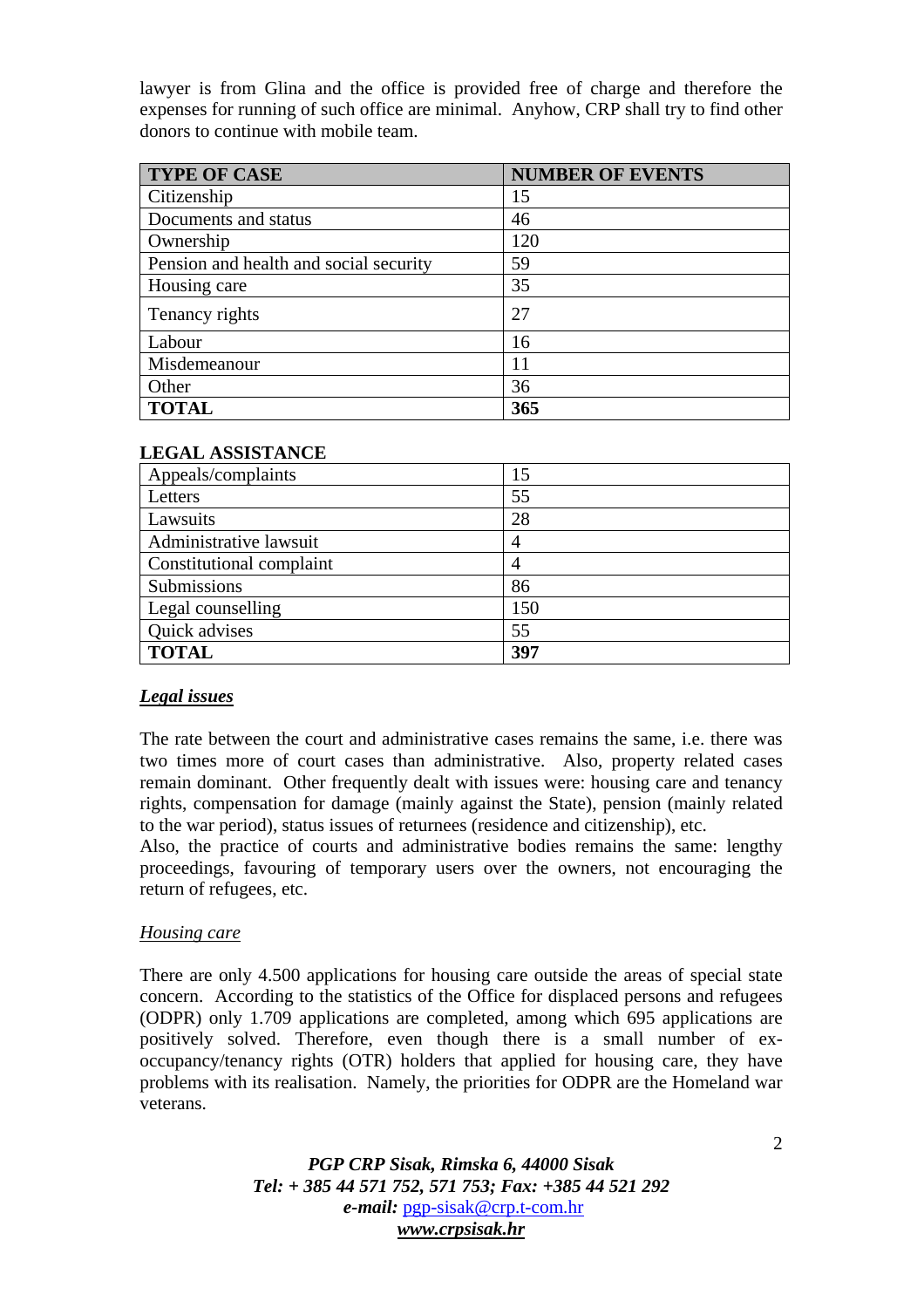Among hundreds of CRP clients that are ex-OTR holders, there is only one relatively positively solved case, but the clients are old and sick and they could not accept the apartment on the fourth floor, without elevator. The consequences for rejecting of offered housing are not predicted, but it is sure that they will wait even longer for the new offer.

As the collective centre *Barake Tehnika* have been closed, the returnee families have been provided with housing care, except for a few families that have been transferred to another collective centre near Sisak. All the families have been provided with housing care inside the Areas of special state concern, in Dvor, Petrinja and other villages. Generally, the problem for clients is that the accommodations are not in good condition, i.e. they are not equipped, furnished, etc. It is very difficult to find donors for such things and the clients are all with no or little income.

Anyhow, four Roma families from the collective centre have been provided with very good housing, i.e. they got two houses in the same yard in the village of Petrinjci, between Sisak and Sunja. One of the houses is a big three-storey house, which accommodates three families, who are two generations of the same family. The other small house accommodates another family, who are relatives to the first mentioned family and have three children. In the same yard, in the garages, there are two other Roma families accommodated temporarily, while they are waiting for housing care. CRP Sisak applied and received the grant from the US Embassy for the project "Support to housing care programme for the Roma returnees in the collective centre Barake Tehnika in Sisak", which should contribute to sustainability of the return of the Roma refugees and of the housing care programme. The Project will provide the Roma families, including the mentioned families, with small tools and equipment, bikes and seeds for gardening. CRP hopes that the implementation of this project shall enable the Roma to improve their living conditions and generate some small income, by doing some works with donated machines/equipment to the neighbours or similar, and so contribute to their integration into the community.

# *Other activities*

On 1 October 2007, the Town of Sisak and the CRP Sisak signed a contract on use of office premises. The premises are provided by the Town free of charge. During October CRP shall be doing some necessary repair works in the new office and will be moving end October/beginning of November.

CRP Sisak signed, together with around 10 NGOs, the agreement on the Coordination of the NGOs in the Sisak-Moslavina County. The aim of the Coordination is to promote the civil society and establish the co-operation with local authorities.

CRP continued to be involved in the process of making of the Law on free legal aid in Croatia. Namely, the draft of the Law that was made approximately two years ago did not go to the procedure before the Parliament during the mandate of the present Government. It was partly due to pressure put by the coalition of NGOs that provide free legal aid on the Parliament and Government, because the draft of the Law was